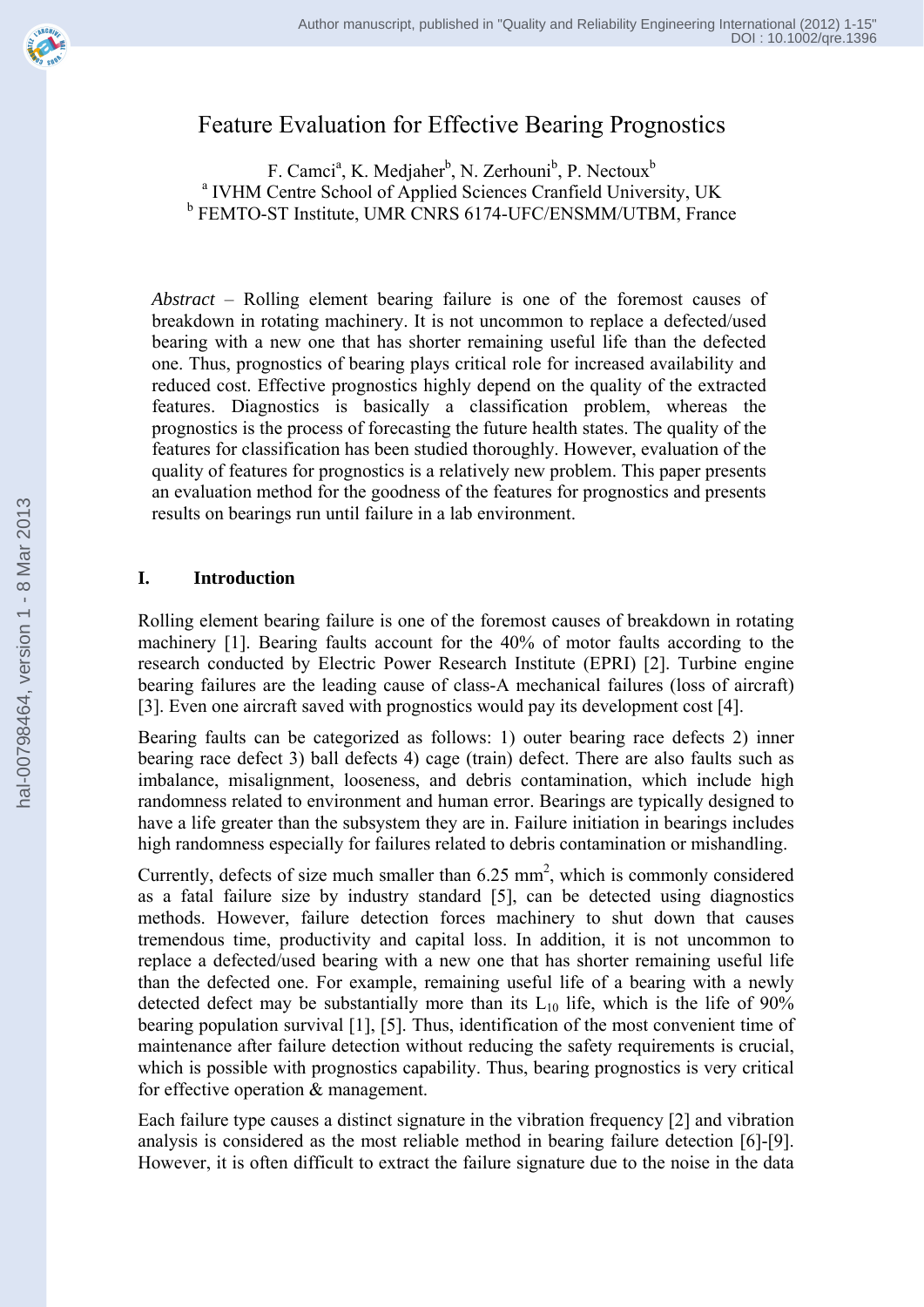especially in early stages of the failure [10]-[12]. Thus, several other sensor types such as current [13] and angular speed [14] have been used for bearing fault detection.

Prognostics is far more difficult task than diagnostics. In prognostics, failure progression should be modelled and forecasted in addition to the diagnostics. The prognostics methods can be broadly grouped into two categories: physics-based and empirical-based. Physics based methods analyze the physical nature of the system and failure as shown in Fig. 1 and have potential to lead to precise estimations if it can be modelled properly. However, reaching to perfect physical modelling is very difficult, if not impossible, especially for complex systems. Even though physics based prognostics models have been attempted for a variety of mechanical components with some success and might give better results than empirical-based models, they are much more expensive to implement. In addition, the replication of a physics-based method to slightly different equipment is prohibitive and intractable. Any small modification in the material or sub-component of the system will lead to need of remodelling. Physicsbased methods also have scalability problems.



Fig 1: Physics based prognostics

In physics based prognostics, a deterministic fatigue crack propagation model based on Paris's formula, which relates the stress intensity to crack growth under fatigue stress, was presented for bearing prognostics in late 90s [1]. The model is enhanced by modification with a log-normal random variable [5]. Bearings are unique in failure progression since spall formation occurs as a result of thousands of small cracks rather than the propagation of a single dominant crack. Thus, traditional fatigue modelling cannot represent the failure progression perfectly [4].

Empirical prognostic methods can be grouped into three categories: First approach, evolutionary prognostic, involves trending of features combined with simplistic thresholds set from past experience and analysis of change rate from current condition to the known failure in feature space as shown in Fig 2. FFT, Wigner-Ville distribution, wavelet, Hilbert-Huang transform, blind source separation, statistical signal analysis are examples of the first group [15].



Fig 2: Evolutionary Based Empirical Prognostics

The complexity of the systems often require more processing for effective prognostics. Second approach in empirical prognostic methods is to utilize statistical regression models and/or computational intelligence methods such as Artificial Neural Network (ANN)-based [16], Genetic Algorithm (GA)-based [17], Fuzzy Logic (FL) based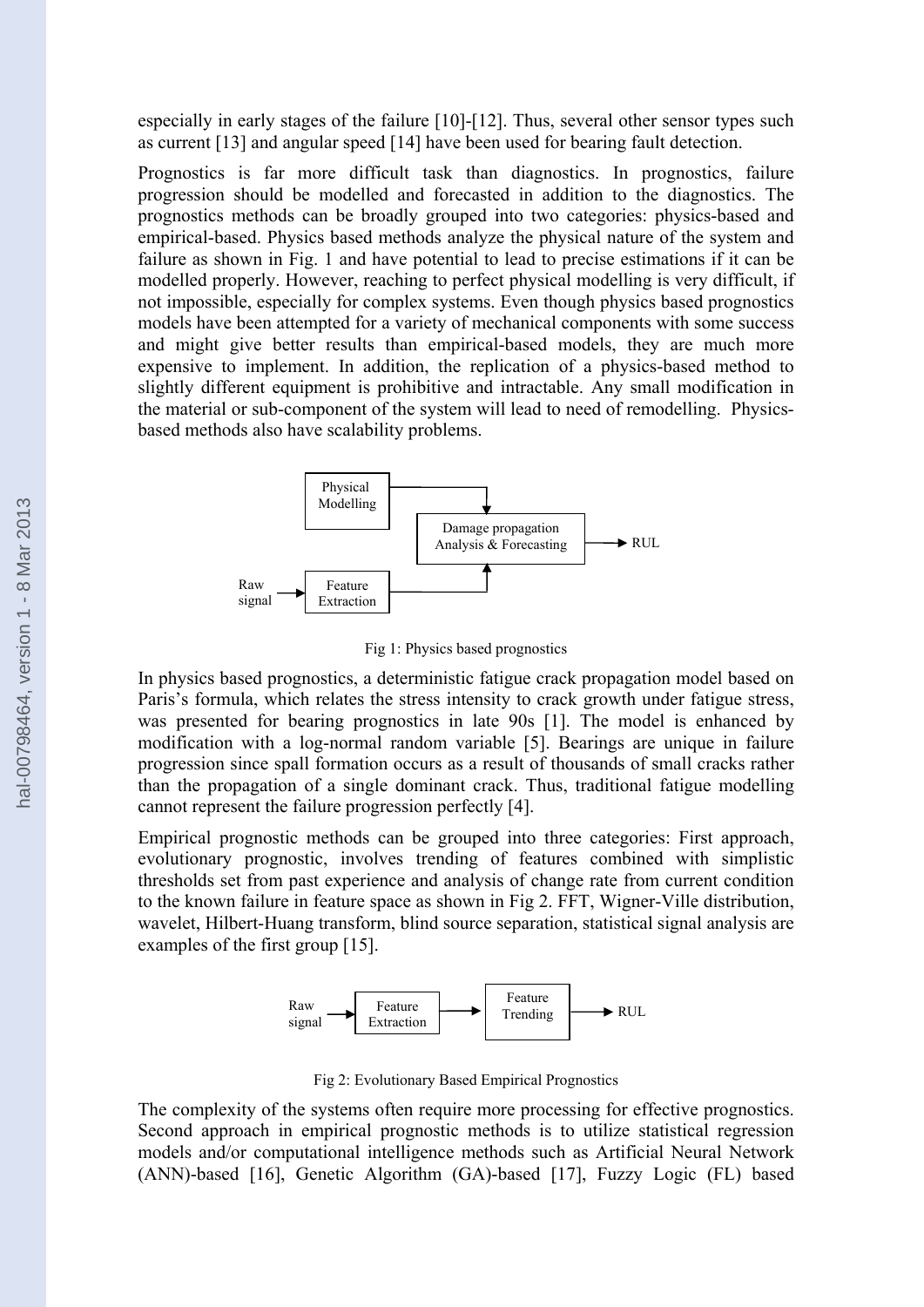methods [18] to model known failure degradation paths in feature space. Thus, some valuable properties (features) of signals are extracted and used in intelligent systems for further processing as shown in Fig 3. Third approach, future state estimation, estimates a state vector that represents the equipment health condition from brand new to failure by employing subspace and non-linear dynamic methods as shown in Fig 4. These methods forecast the progression of health states of the machine from current state estimated by diagnostician to the failure state by employing transition probabilities between states and time spent in each state. Hidden Markov Model is the most commonly known state based prognostics method [19]-[23].



Fig 3: Regression/Computational Intelligence Based Empirical Prognostics



Fig 4: State Based Empirical Prognostics

As can be seen from the figures above, feature extraction is the common step in all types of prognostic approaches and one of the most critical steps in diagnostics and prognostics. Diagnostic and prognostic methods use the extracted features as input and their effectiveness rely on the features' representation capability to the failures and their progression. The goodness (quality) of the features affects the complexity of the diagnostic and prognostic methods. Features that represents healthy, close to failure machinery and their progression perfectly may lead to very simple diagnostic and prognostic methods. On the other hand, very complex diagnostic and prognostic methods using features that are ineffective in representation of failure and failure progression may lead to poor results. Thus, extraction of effective features is a prerequisite for effective diagnostics and prognostics.

Diagnostics is a classification problem, whereas the prognostics is the process of forecasting the future health states. The goodness of the features for diagnostics is basically a measure of separability between data from healthy and faulty equipment. Good separability indicates that samples from different classes (i.e., healthy and faulty) are far apart from each other and samples from the same class are close to each other. Within class separability (parameters a and b in Fig 5) and between class separability (parameter c in Fig 5) are used to quantify the separability. Many class separation metrics have been reported in the literature [24]-[25]. These metrics focus on static classes; do not consider progression from one class to another. One feature may be good at separation of the classes, but not at representation of progression from one class to another. For example, separability measure  $(S_2)$  of feature 2 (F2) is higher than in separability measure  $(S_1)$  of feature 1 (F1) in Fig 5. However, this does not mean that F2 is better in representing the failure progression. As seen from the figure, failure progression in F2 involves higher variation. Thus, a new quality measure should be employed for prognostics, which is a relatively new problem.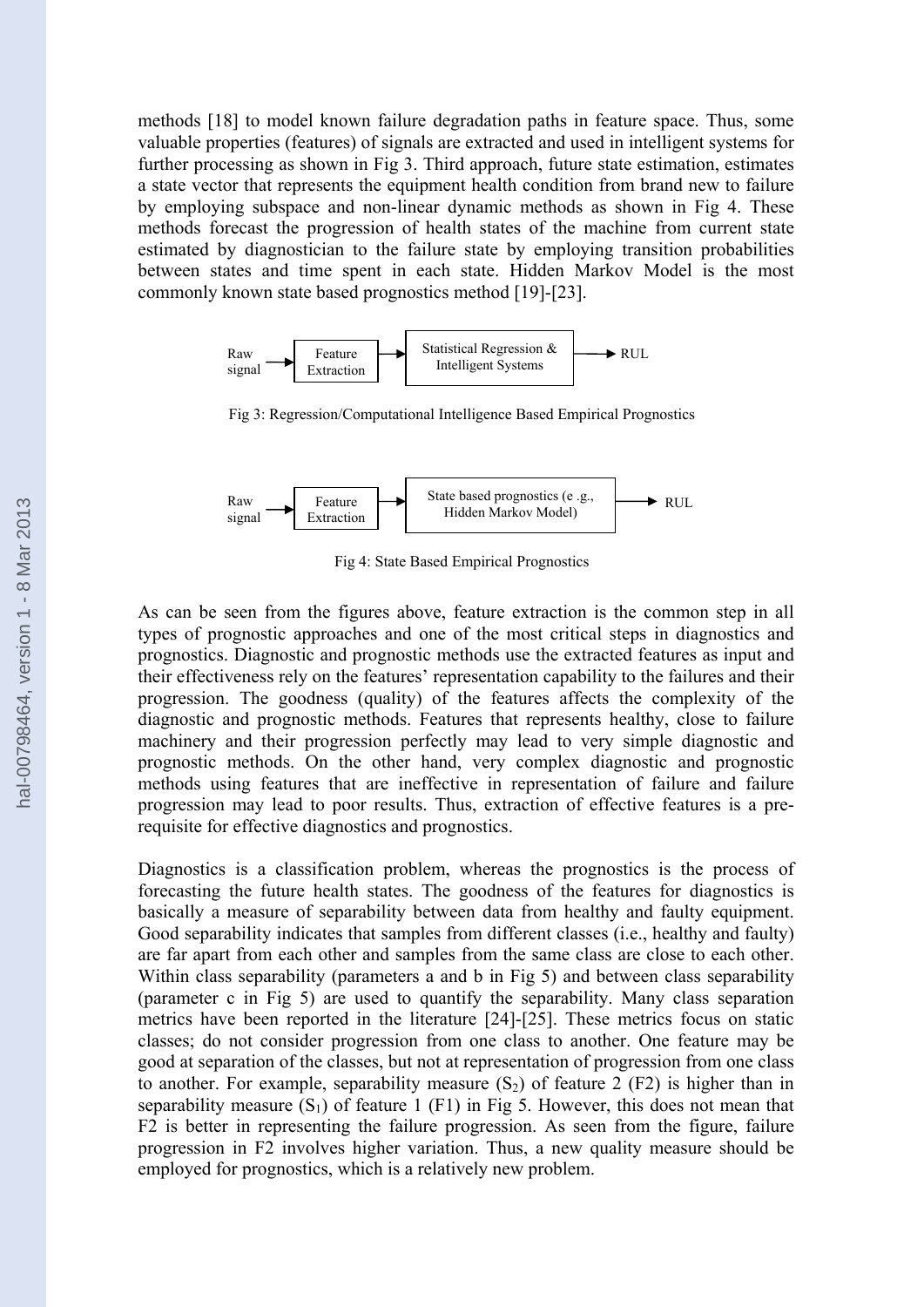

Fig 5: Feature quality for diagnostics and prognostics

This paper presents an evaluation method for the goodness of the features for prognostics. An effective feature evaluation method will achieve the selection of best features, which is critical for obtaining better prognostics results. Organizations may focus on the development of core prognostics methods after ensuring that the selected features are the best ones for prognostics. The feature evaluation method is applied to bearings that were run until failure in a lab environment. Section II presents the quantification metric for the quality evaluation of features for prognostics. Section III presents results and experiments. Section IV concludes the paper.

#### **II. Goodness of Failure Progression Representation Metric**

This section presents a metric that evaluates the goodness of features in failure progression representation. A good feature for prognostics should be monotonically non-decreasing or non-increasing for all samples. Formal definition of monotonically non-increasing and non-decreasing function is given below.

**Monotonically non-increasing or non-decreasing:** Mathematically, a function *f* is called monotonically increasing (monotonically non-decreasing), if for all *x* and *y* such that  $x \le y$  one has  $f(x) \le f(y)$  ( $f(y) \le f(x)$ ). Examples of monotonically non-increasing and non-decreasing functions are given in Fig 6.



Fig. 6. Examples of monotonically non-decreasing and non-increasing functions

It may be trivial to check the monotonicallity for a single failure progression sample by analyzing the difference between consecutive points. When all the difference values are greater (less) than or equal to 0, then the function is defined as non-decreasing (nonincreasing). However, monotonicallity over all samples representing failure progression should be considered rather than individual analysis of samples. Example of several samples representing failure progression is displayed in Fig. 7. As seen from the figure,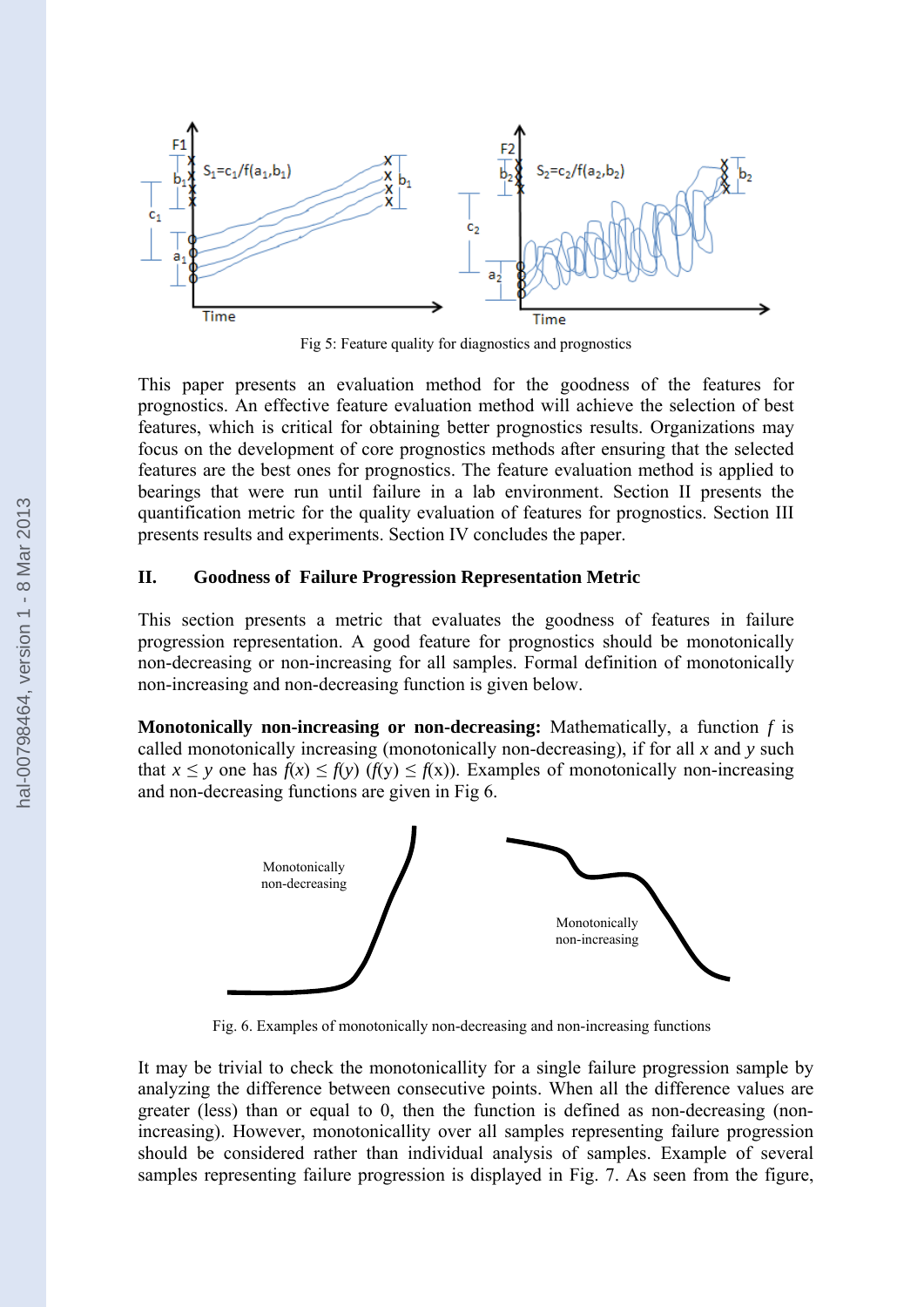the time is segmented for effective analysis of the failure progression. The effectiveness of a feature to represent the failure progression is calculated as the average separability of segments as represented in (1). The higher the total separability value (S) is, the better representation of the failure progression. Thus, the goal is to find the feature that has the highest S value.



Fig. 7. Failure progression for multiple samples

$$
S = \frac{\sum_{t=1}^{T} s_t}{T}
$$
 (1)

S: Average separability value

 $s_t$ : Separability at time t

T: Total number of time segments

The distribution of the data points from different samples in each time segment should be used to measure the separability at a given time segment. *L* represents the distance between  $25<sup>th</sup>$  and  $75<sup>th</sup>$  percentiles. The ratio of the length of the non-overlapped portion (called a) to *L* is a measure of the separability  $(a/L)$ . When the separation is low as in Fig 8.A, a/L ratio will be close to 0. When the separation is high as in Fig 8.B, a/L becomes closer to 1. When there is no overlap between 25-75 percentiles of the distributions  $(a/L=1)$ , there exist two different possibilities. In the first one, there is some overlap within data greater than  $75<sup>th</sup>$  percentile or less than  $25<sup>th</sup>$  percentile as shown in Fig.8.C. The second one represents complete separation as shown in Fig. 8.D. When  $a/L$  becomes 1, then the ratio of number of data points causing overlap to the total number of data points in the distribution is subtracted in separability calculation. The separability calculation is formulated in (2).

$$
s_t = \frac{a}{L} - \frac{\chi}{N_t}
$$
  
\n
$$
\chi = \begin{cases} 0 & \text{if } \frac{a}{L} \neq 1 \\ \alpha & \text{if } \frac{a}{L} = 1 \end{cases}
$$
 (2)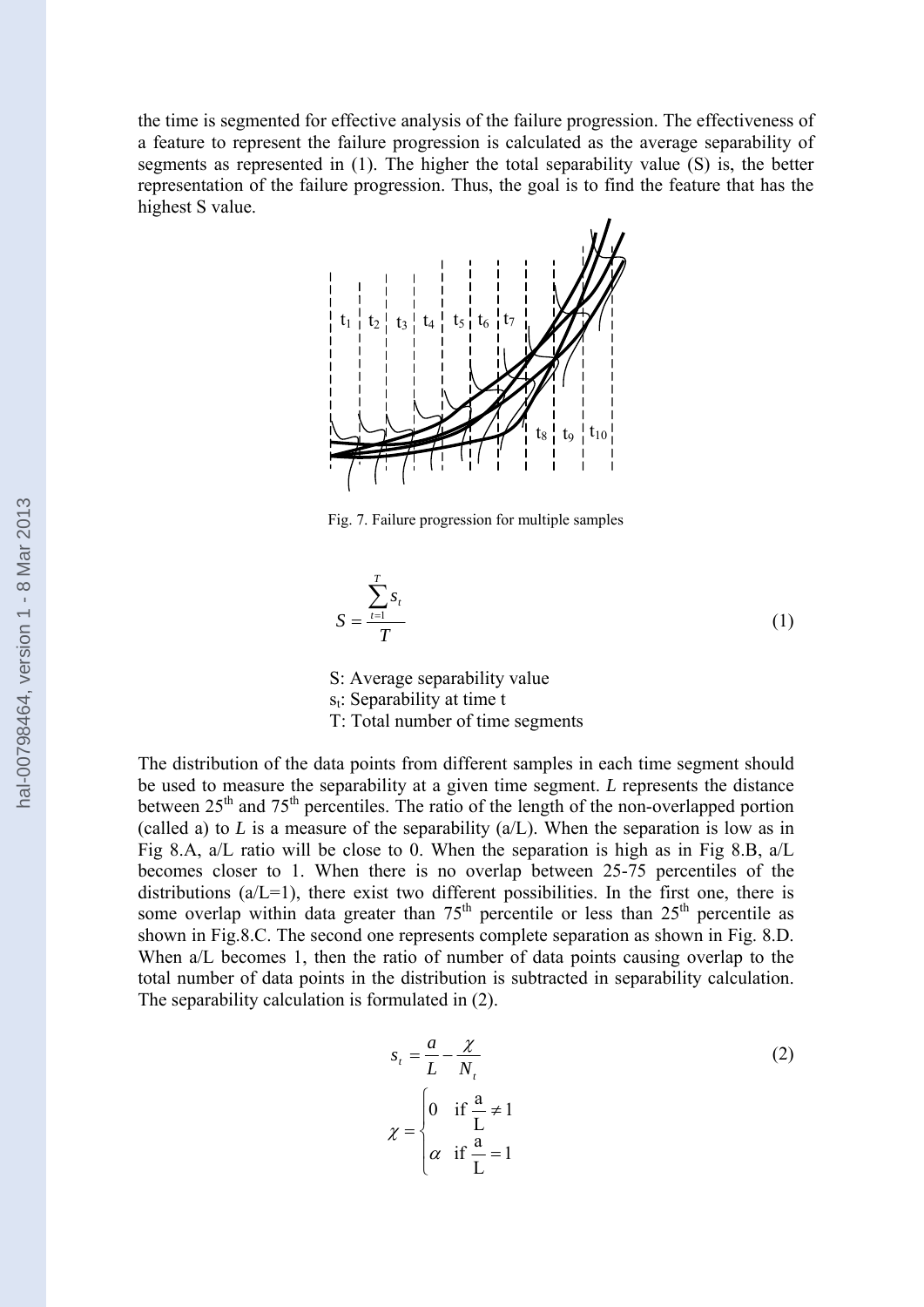$\alpha$ : Number of samples overlapping with the distribution in consecutive time frame





Fig 8. Illustration of increase and decrease

## **III. Experiments & Results**

.

The presented feature evaluation metric will be applied to real data obtained from a bearing experiment set. Two applications are discussed below.



Fig 9. PRONOSTIA experimental Platform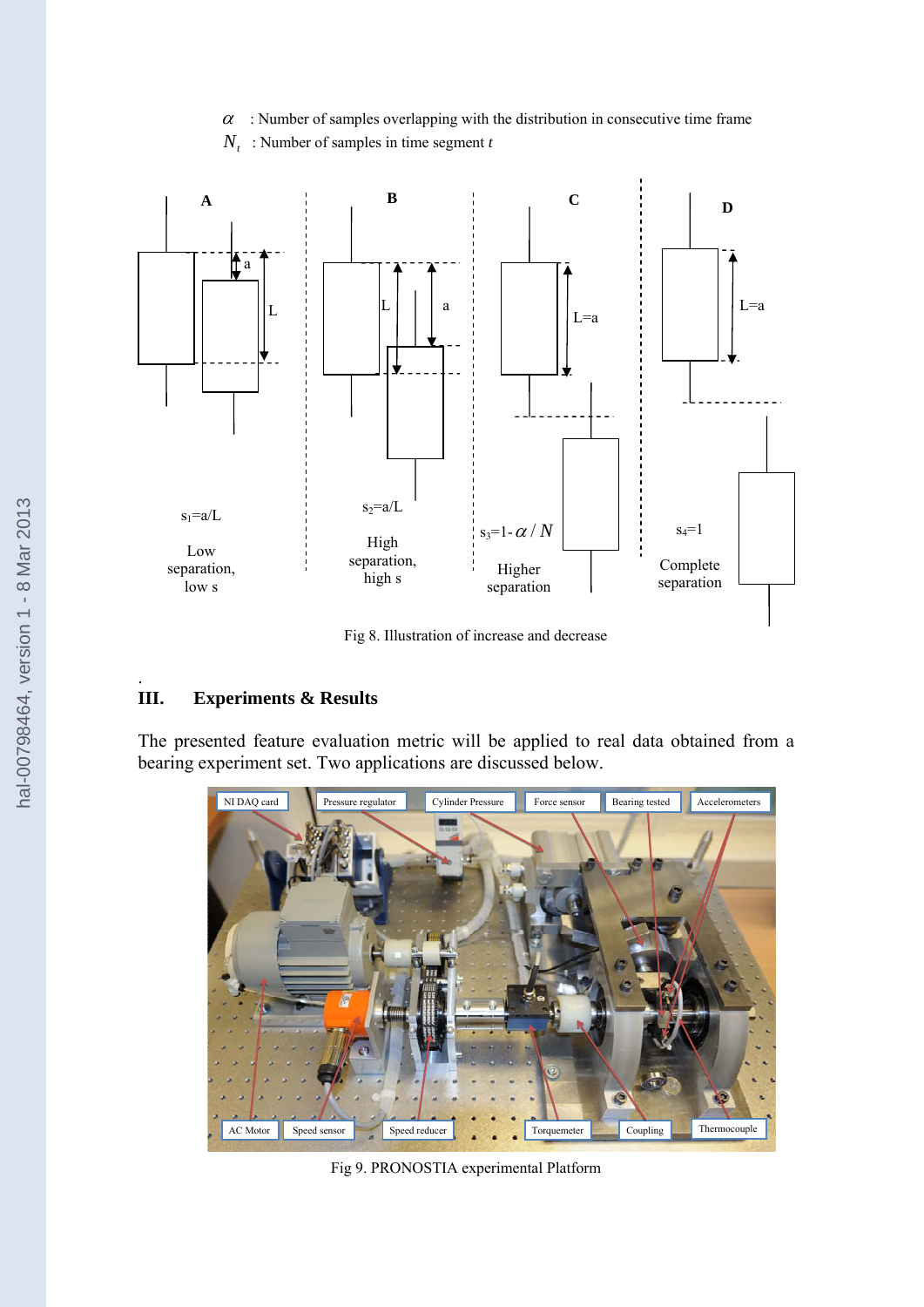**1. Experimental Setup:** The accelerated bearing life test bed is called PRONOSTIA (displayed in Fig. 9), which it is an experimentation platform dedicated to test and to validate bearing health assessment, diagnostic and prognostic. In the present experimental setup a natural degradation process of bearings is performed. During the experiments any failure types (inner race, outer race, ball, or cage) or their combinations could occur. This is allowed in the system to better represent a real industrial situation.

The experimental platform PRONOSTIA is composed of two main parts: a first part related to the speed variation and a second part dedicated to load profiles generation. The speed variation part is composed of a synchronous motor, a shaft, a set of bearings and a speed controller. The synchronous motor develops a power equal to 1.2 kW and its operational speed varies between 0 and 6000 rpm. The second part is composed of a hydraulic jack connected to a lever arm allowing to create different loads on the bearing mounted on the platform for degradation.

A pair of ball bearings is mounted on one end of the shaft to serve as the guide bearings and a NSK6307DU roller ball bearing is mounted on the other end to serve as the test bearings. The transmission of the movement between the motor and the shaft drive is coupled by a rub belt.

Two high frequency accelerometers (DYTRAN 3035B) are mounted horizontally and vertically on the housing of the test roller bearing to pick up the horizontal and the vertical accelerations. In addition, the monitoring system includes one temperature probe (of type PT100) to record the temperature of the tested bearing. A speed sensor and a torque sensor are also available on the PRONOSTIA platform. The set of sensors installed on the platform allow the user to know at each time the current operating conditions of the experiment. A data acquisition card (NI DAQCard-9174) is also used, which allows the integration of three modules: the first includes the two acceleration sensors, the second is for the temperature probe and the third for the torque transducer.

The monitoring data are transmitted via an USB 2.0 link to a dedicated computer where they are stored. The data acquisition software is programmed by using a LabView interface. The readings can be directly taken from the digital readout on the analyzer, graphical representation of the data can be displayed on the screen and finally, the data can be analyzed online or offline during later processing. The sampling frequency of the NI DAQCard-9174 data acquisition card is set to 25600 Hz and the vibration data provided by the two accelerometers are collected every 1 second. Each record is stored in a matrix format where the following parameters are defined: the time, the horizontal acceleration, the vertical acceleration, the temperature, the speed and the torque.

The bearing operating conditions are determined by instantaneous measures of the radial force applied on the bearing, the rotation speed of the shaft handling the bearing and of the torque inflicted to the bearing. Thus, three sensors are used: a load cell and its transducer amplifier, an incremental encoder and its analogue signal converter, and a torque transducer with its converter. With this experimental platform, several types of profile can be created by varying the load and the speed. This is very important as it allows simulating constant as well as variable operating conditions for bearing's degradation. For the measurement of the degradation's characteristics during the test, the bearing starts from its nominal operating mode until its faulty operating mode or state. The bearing's behaviour is captured during its whole degradation process by using the different sensors.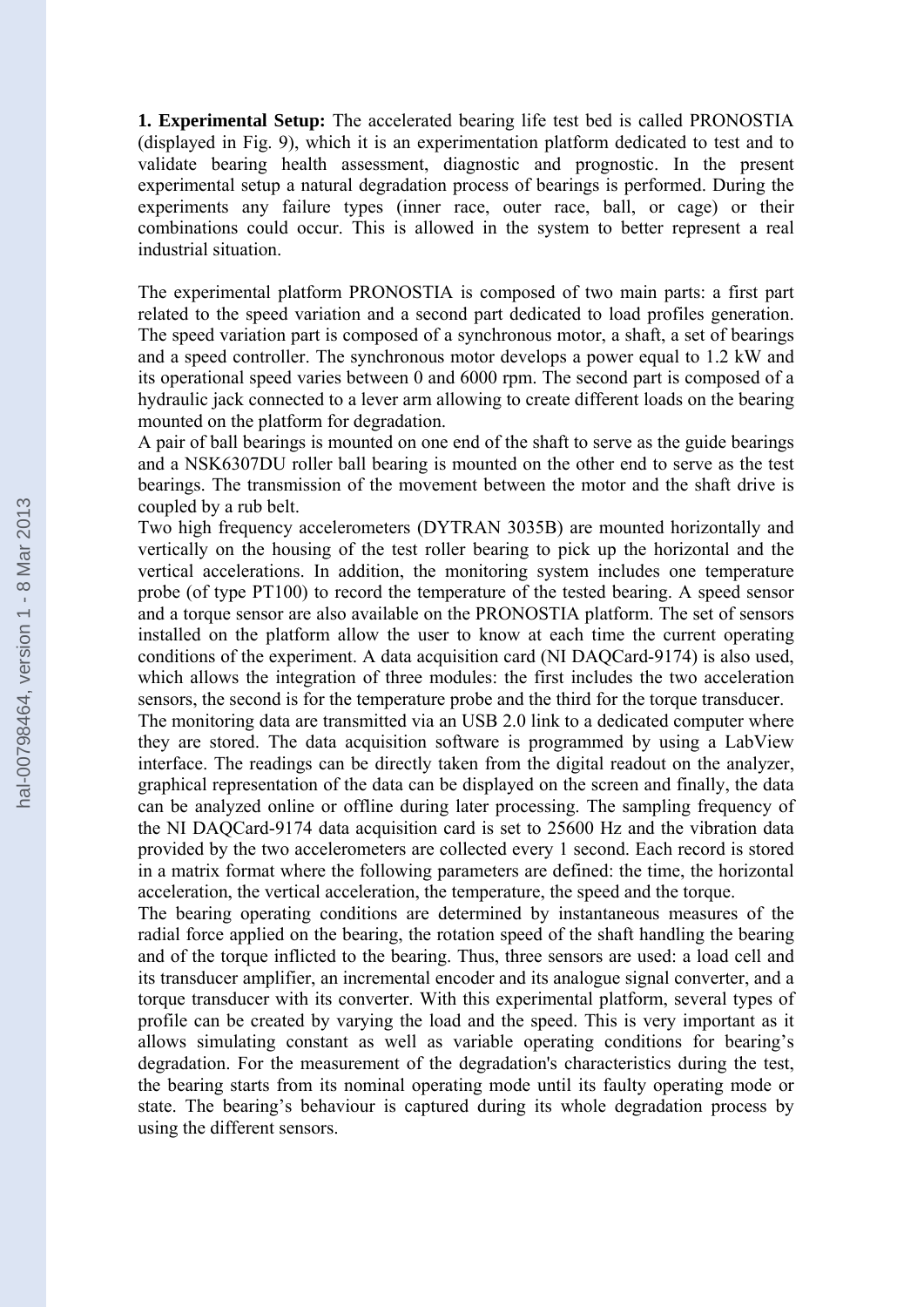**2 Extracted features:** 12 different features are extracted to be used for failure progression (maximum, mean, standard deviation, skewness, kurtosis, root mean square error (RMS), crest factor and highest frequency). RMS and crest factor are applied in three different ways. The first one involves raw data. The other two pre-process the raw data by applying outlier detection with different levels using low pass and high pass filters. Thus, total of 36 features are analyzed for bearing prognostics in this paper.

After analyzing the data, two different types of degradation are detected. The first type occurs from the initial use of the bearing until the failure reaches a severity level. The second type of degradation includes the data working in a failure state. The first type is relatively smooth compared to the second type. The second type of degradation includes more variability and is more unpredictable. Both degradation types are analyzed in this paper and displayed in Fig. 10.



Fig. 10: Vibration signal obtained for whole life of a bearing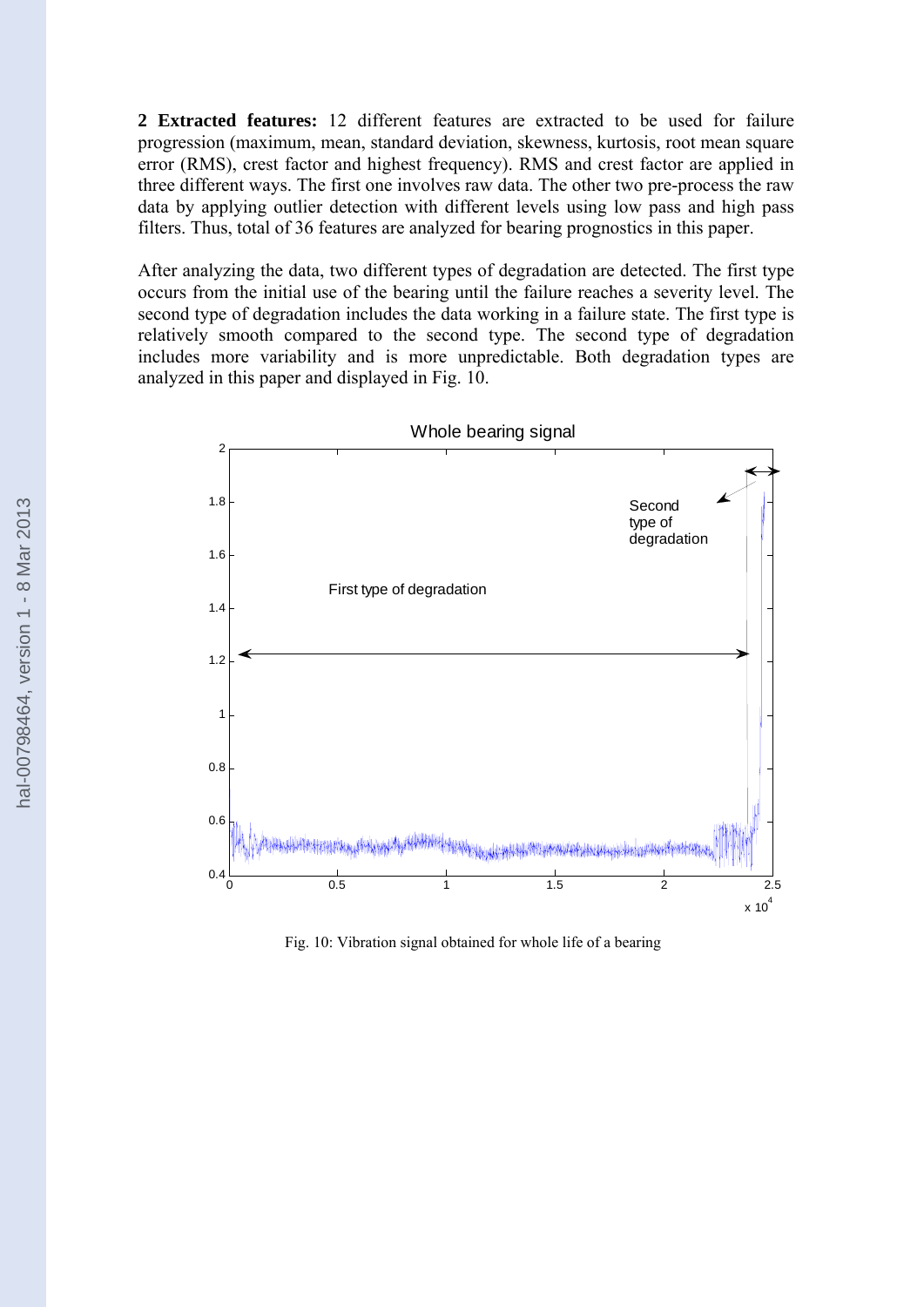

Fig. 11. Separability measure for selected features

Fig. 11 displays the separability values obtained for all features for two vibration signals from the first degradation type. The following analysis can be obtained from the figure.

- 1. Standard deviation and RMS (RMS, RMS1, and RMS2) are the best features with highest separability values for both vibration signals.
- 2. The failure signature is hidden within the high frequency data because when low pass filter is applied the separability values decrease even for the best features. Fig. 12 that displays the frequency time amplitude diagram for bearing fault justifies the statement above. The effects of the failure are seen in high frequencies.
- 3. The separability measure is increased by applying high pass filter in vibration signal 2. The effects of failure occur in high frequencies in vibration signal 2 and high pass filter is able to filter the unnecessary data successfully. However, no significant difference can be observed in vibration signal 1 when high pass filter is applied. The effect of bearing failure on vibration signal 1 is either spread over all frequencies or the high pass filter needs to be optimized further for more effective results. Since the main focus of this paper is not to extract the best features, but to create a methodology for feature evaluation in prognostics; the filtering methods are not thoroughly optimized.
- 4. Vibration signal 2 (horizontal vibration) is more sensitive to the bearing failure compared to vibration signal 1 (vertical). This result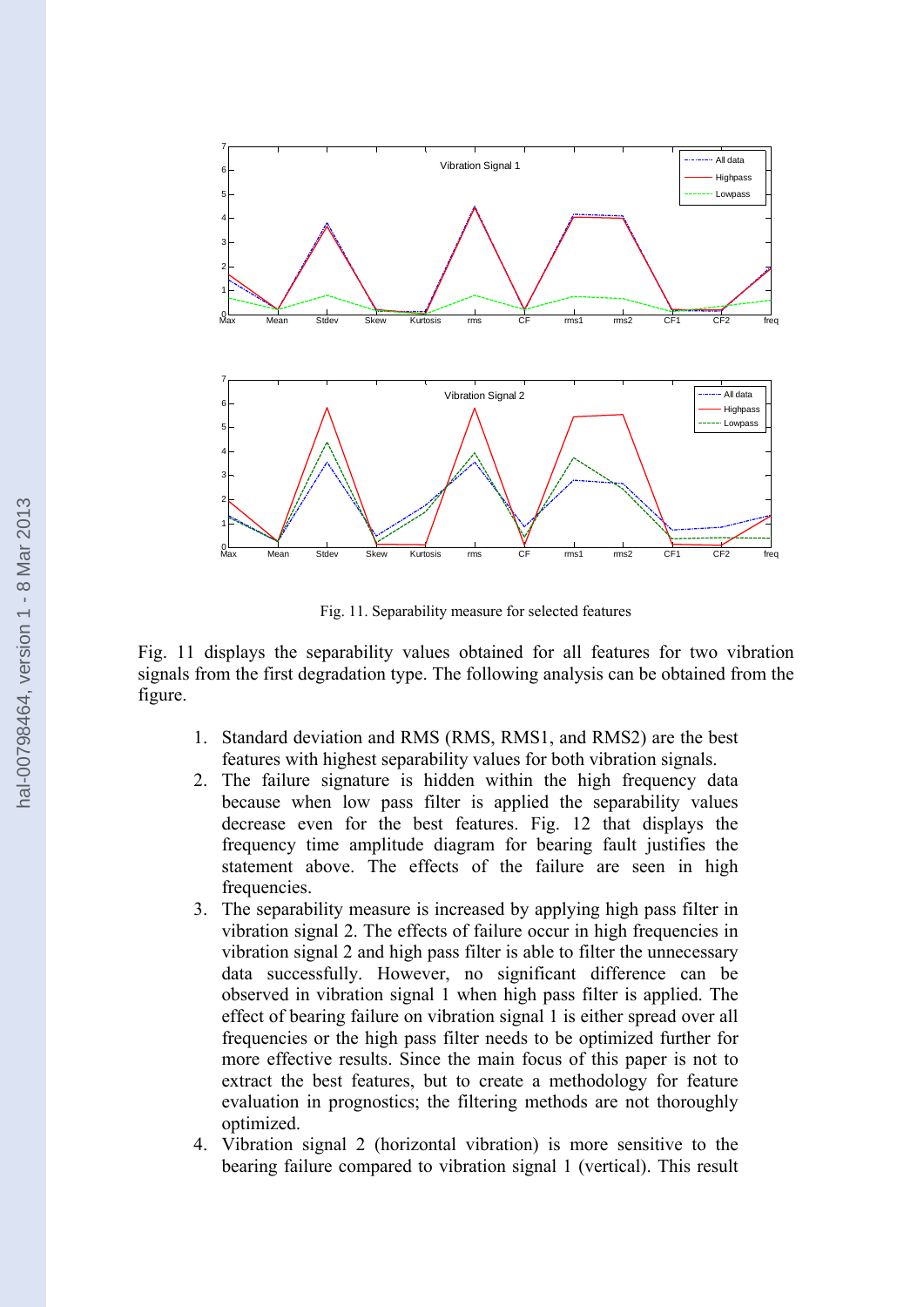is logical due to the experimental setup. It is acknowledged by the experts that the horizontal vibration is more sensitive to the failure. Maximum separability value of vibration signal 2 is around 6 whereas it is around  $\overline{4}$  for vibration signal 1. If one needs to select only one vibration sensor; it is recommended to have the second vibration sensor based on these results.

![](_page_9_Figure_1.jpeg)

Fig 12: Frequency time amplitude for bearing fault analysis

Fig 13 displays two good (RMS and standard deviation); two bad features (Skewness and crest factor) for prognostics. As you can see from the figures, failure progression can be seen in the features with high separability measure.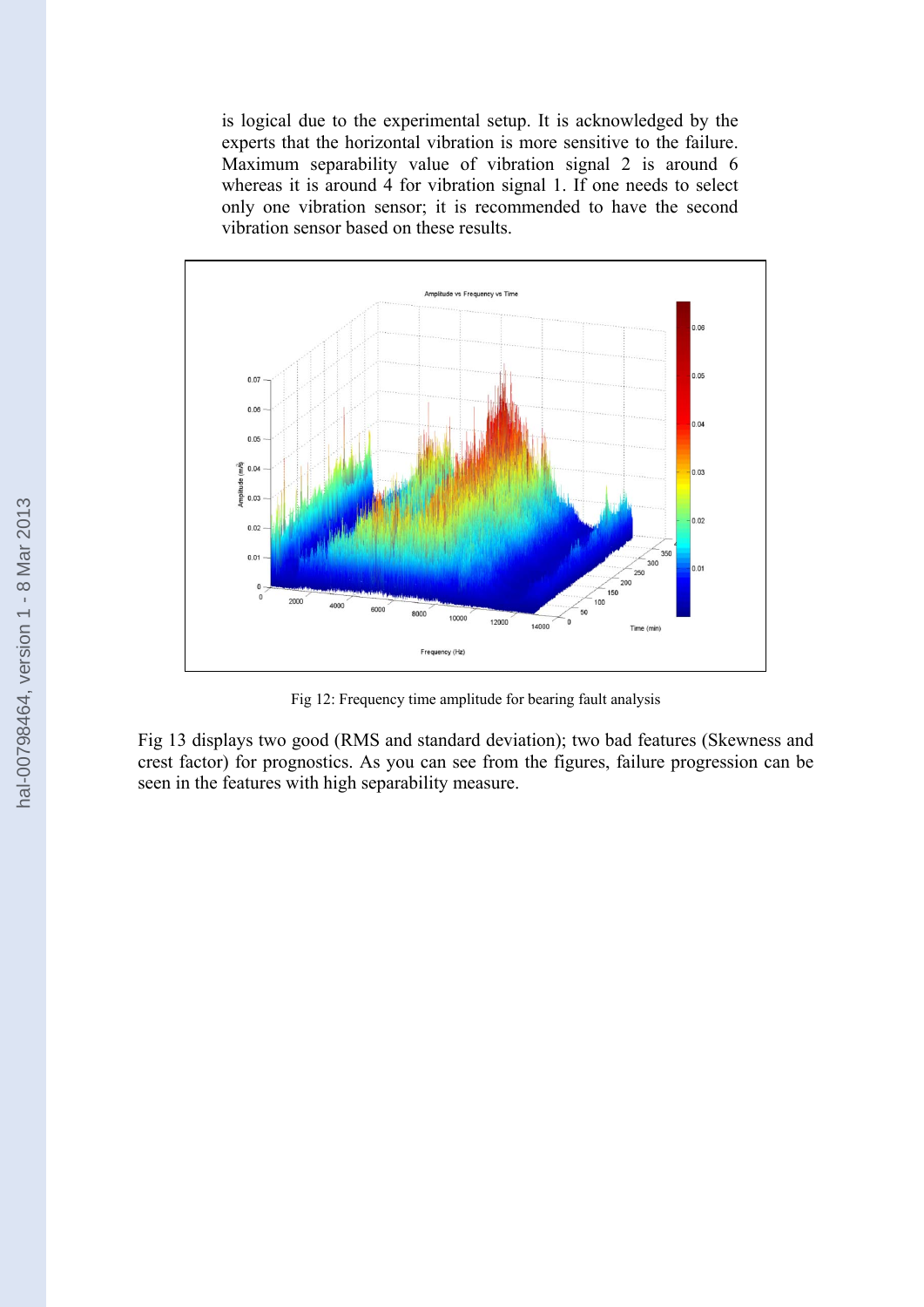![](_page_10_Figure_0.jpeg)

Fig 13: Illustration of good and bad features

Fig 14 displays the standard deviation of both vibration signals. As seen from the figure the failure progression in vibration signal 2 is clearer. However, it is not always easy and possible to visually observe the failure progression. Thus, quantification metric for representation ability of failure progression is important.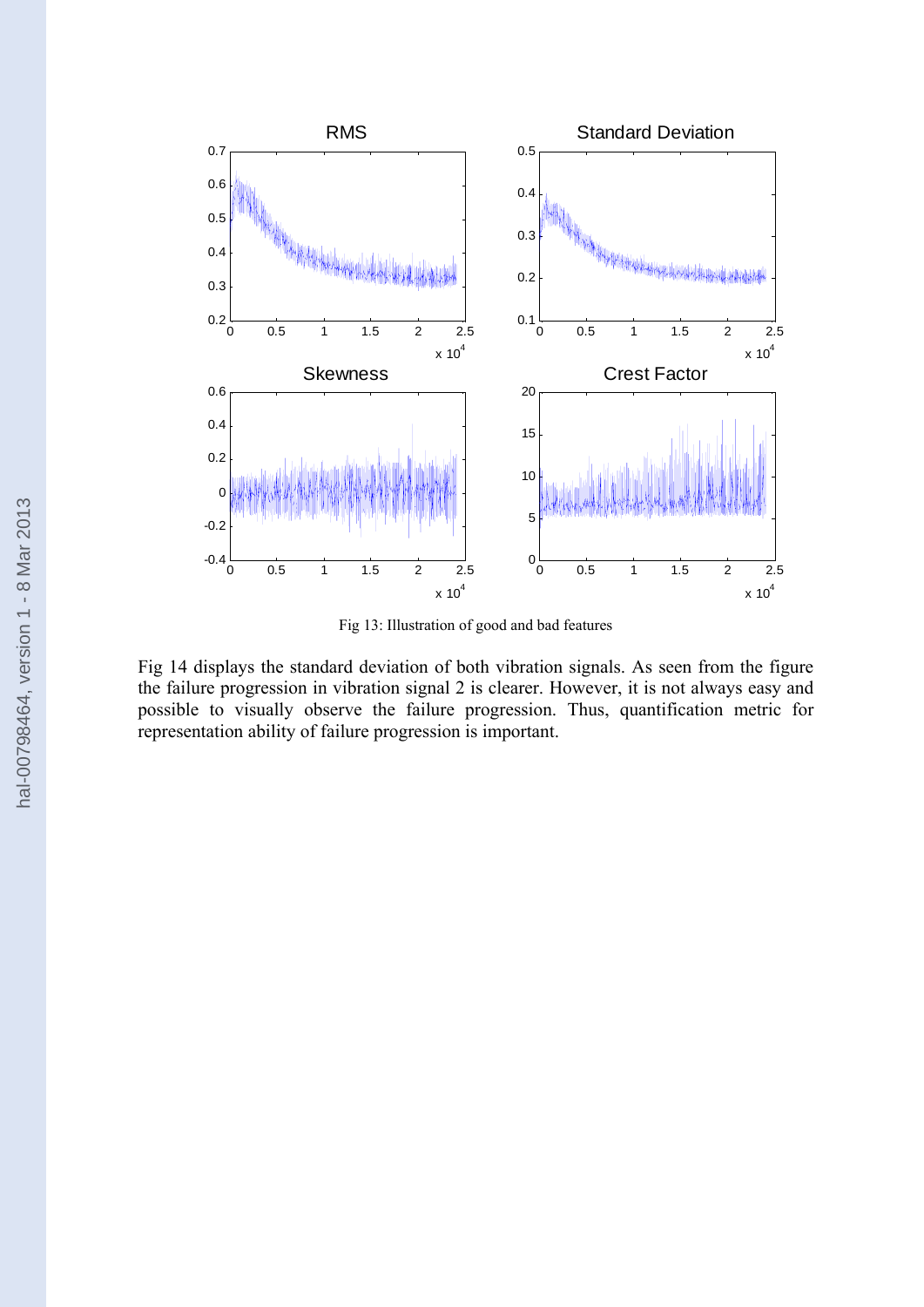![](_page_11_Figure_0.jpeg)

Fig 14: Illustration of good and bad features

Fig 15 displays the separability values of second type of degradation. Similar results are obtained with the first type of degradation. Due to high variability, the effects of failure are seen in high range of frequencies. Thus, analysis of raw data without filtering gives better results. In this type of degradation, the effects of the failure are very clear and can be seen in both vibration sensors in similar degrees. Fig 16 displays the examples of good and bad features for failure degradation. Standard deviation and RMS are the good examples, whereas skewness and crest factor are the bad examples.

![](_page_11_Figure_3.jpeg)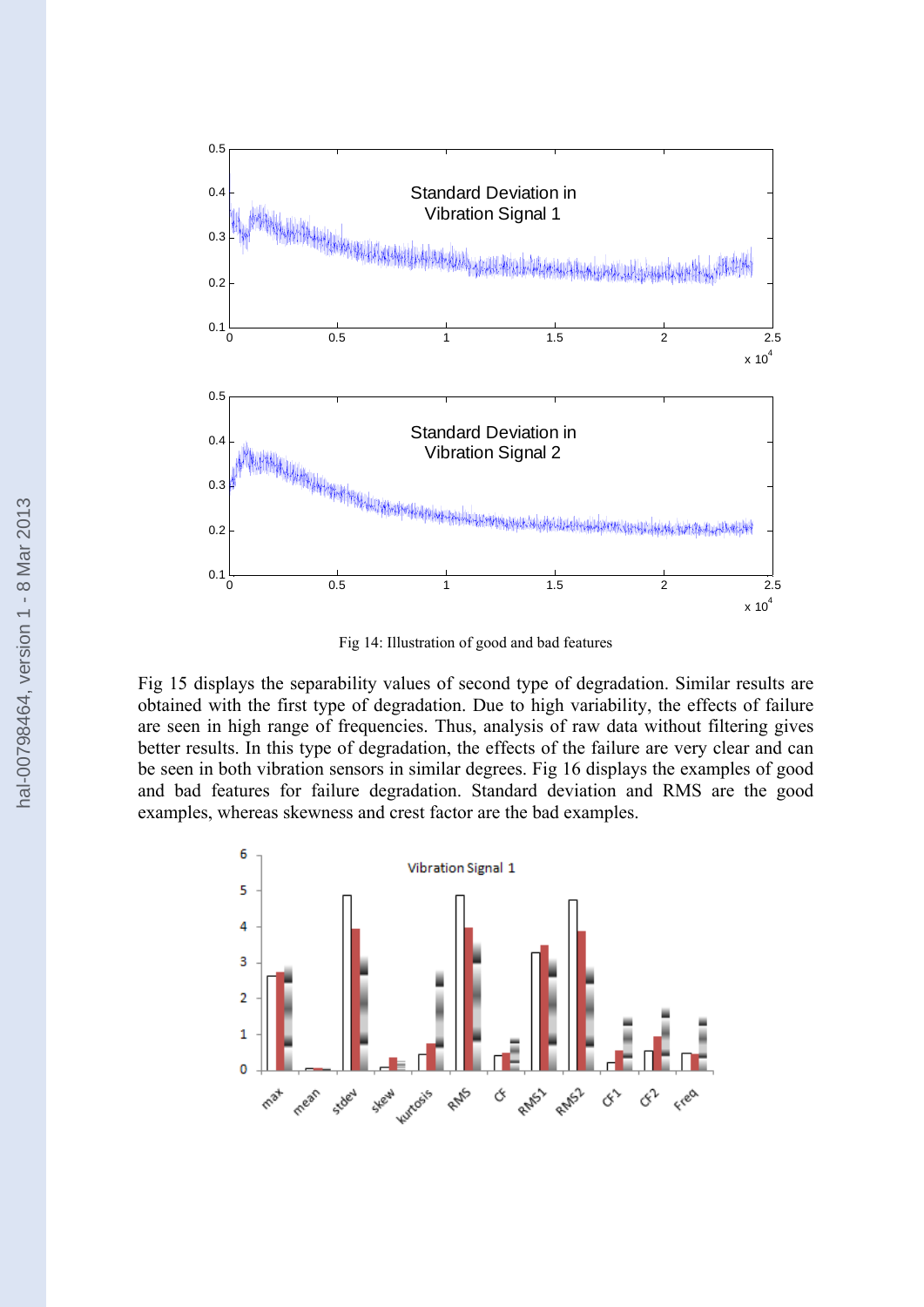![](_page_12_Figure_0.jpeg)

Fig 15: Separability values for the second type of degradation

![](_page_12_Figure_2.jpeg)

Fig 16: Examples of good and bad features for failure degradation

### **IV. Conclusion**

The quality of the features is critical for effective diagnostics and prognostics. Diagnostics is the identification of an existing failure, whereas prognostics is the forecasting the time of failure before it occurs. Evaluation of the quality of features in diagnostics has been studied extensively since diagnostics is essentially a classification problem. On the other hand, evaluation of the features for prognostics is a new problem. This paper presents quantification metric for evaluation of the quality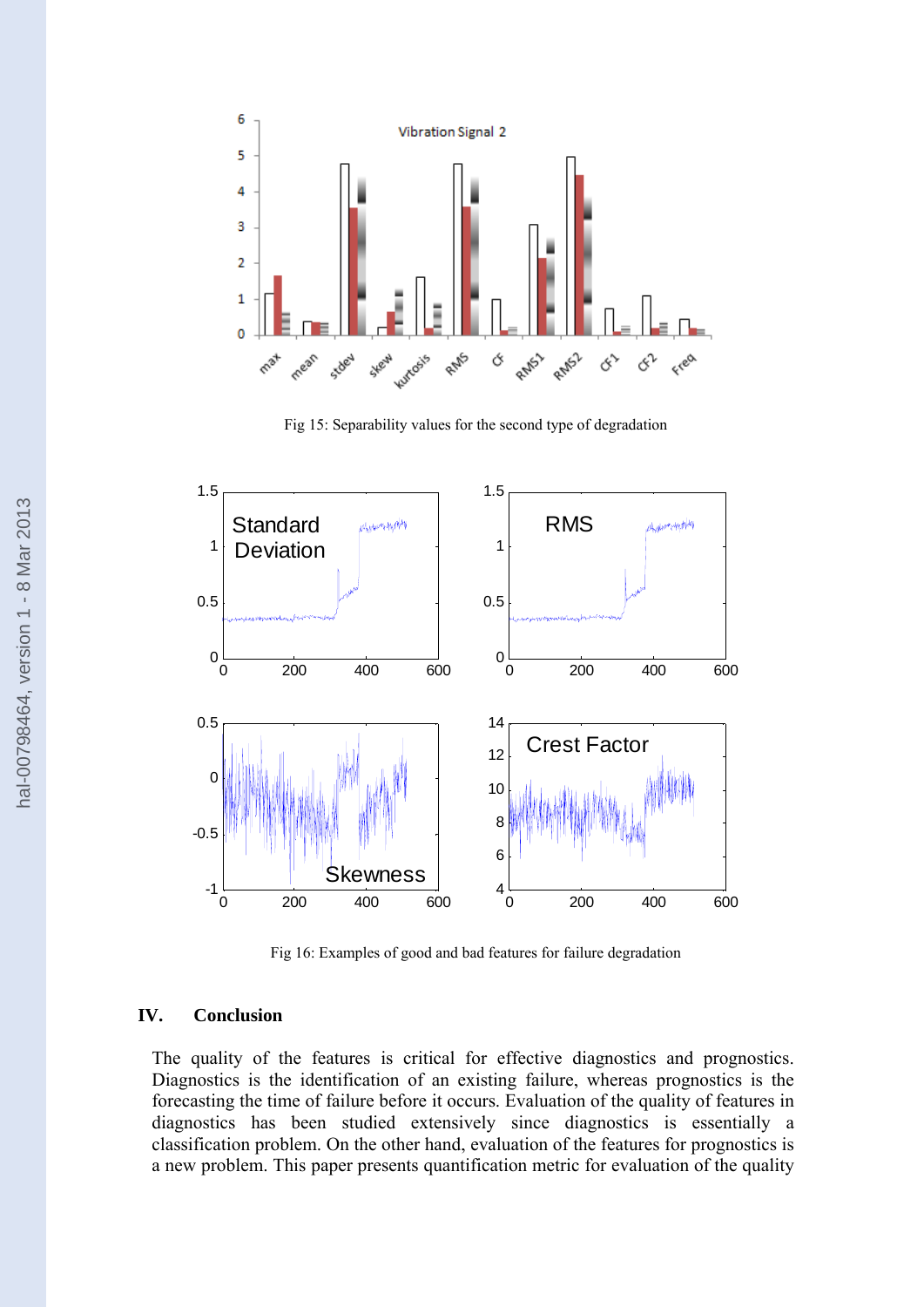of features. The presented metric is applied to features extracted from bearing vibration data collected. Bearings were run until failure in a lab environment. 12 features are extracted for raw, high pass filtered, and low pass filtered data. The results obtained from the presented metric are very promising and justified with analysis of the bearing failure analysis.

#### **References**

- [1] Li Y., Billington S., Zhang C., Kurfess T., Danyluk S., Liang S., "Adaptive Prognostics For Rolling Element Bearing Condition", Mechanical Systems and Signal Processing 13(1), 103-113, 1999
- [2] Enzo C.C. L., Ngan H. W., "Detection of Motor Bearing Outer Raceway Defect by Wavelet Packet Transformed Motor Current Signature Analysis", IEEE Transactions on Instruments and Measurement, 59(10), 2683-2690, 2010
- [3] Wade Richard A. "A Need-focused Approach to Air Force Engine Health Management Research" Health Management Research IEEE Aerospace Conference Big Sky, Montana, 2005
- [4] Marble S., Morton B.P., "Predicting the Remaining Useful Life of Propulsion System Bearings", Proceedings of the 2006 IEEE Aerospace Conference, Big Sky, MT, USA, 2006
- [5] Li Y., Kurfess T. R., Liang S. Y., "Stochastic Prognostics For Rolling Element Bearing", Mechanical Systems and Signal Processing, 14(5), 747-762, 2000
- [6] Zhang B., Sconyers C., Orchard M., Patrick R., Vachtsevanos G., "Fault Progression Modeling: An Application to Bearing Diagnosis and Prognosis", Proceedings of American Control Conference, MD USA, 2010
- [7] Davaney M., Eren L., "Detecting Motor Bearing Faults", IEEE Instrumentation & Measurement Magazine, 30-50, 2004
- [8] McFadden P.D., Smith J. D., "Vibration monitoring of rolling element bearings by the high frequency resonance technique – a review", Tribology International, 17, 3-10, 1984
- [9] Tandon N., Choudhury A., "A review of vibration and acoustic measurement methods for the detection of defects in rolling element bearings", Tribology International, 32, 469-480, 1999
- [10] Su W., Wang F., Zhu H., Zhang Z., Guo Z., "Rolling element bearing faults diagnosis based on optimal Morlet Wavelet filter and autocorrelation enhancement", Mechanical Systems and Signal Processing, 24, 1458-1472, 2010
- [11] Bozchalooi I. S., Liang M., "A joint resonance frequency estimation and in-band noise reduction method for enhancing the detectability of bearing fault signals", Mechanical Systems and Signal Processing 22, 915-933, 2008
- [12] He W., Jiang Z. N., Feng K., "Bearing fault detection based on optimal wavelet filter and sparse code shrinkage", Measurement, 42, 1092-1102, 2009
- [13] Immovilli F., Bellini A., Rubini R., Tassoni C., "Diagnosis of Bearing Faults in Induction Machines by Vibration or Current Signals: A Critical Comparison", IEEE Transactions on Industry Applications, 46(4), 1350-1359, 2010
- [14] Renaudin L., Bonnardot F., Musy O., Doray J. B., Remond D., "Natural roller bearing fault detection by angular measurement of true instantaneous angular speed", Mechanical Systems and Signal Processing 24, 1998-2011, 2010
- [15] Rafiee J., Rafiee M. A., Tse P. W., "Application of mother wavelet functions for automatic gear and bearing fault diagnosis", Expert Systems with Applications, 37, 4568-4579, 2010